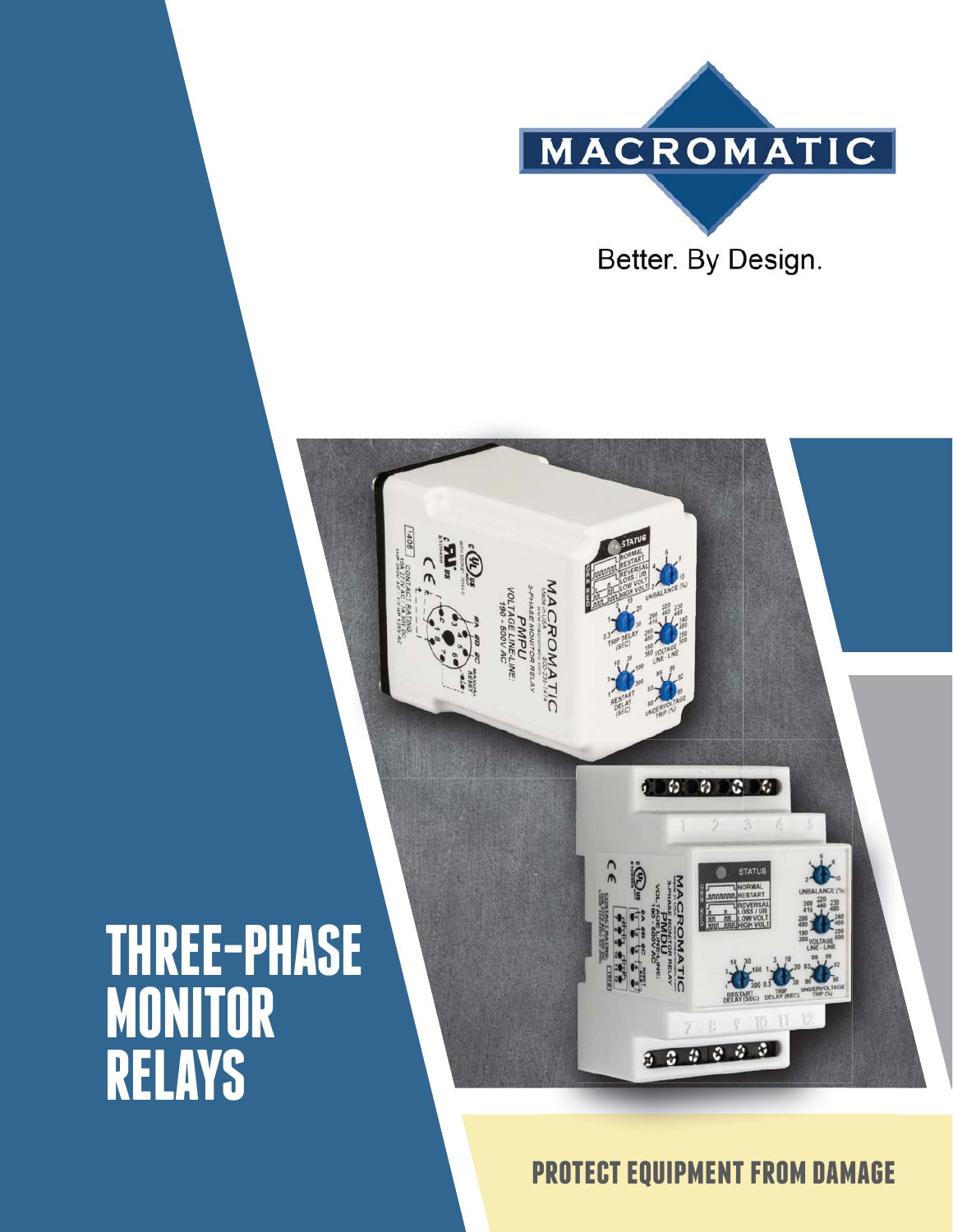## **MOST COMPLETE LINE OF THREE-PHASE MONITOR RELAYS**

**One family, many levels of protection**

Protect your critical equipment from damaging power conditions with the next generation of Three-Phase Monitor Relays from Macromatic.

These relays are designed to provide cost-effective protection against premature failures caused by phase reversal, phase loss, undervoltage, overvoltage and phase unbalance in three-phase systems.

## **macromatic's three-phase monitor relay features**

- True RMS voltage measurement for improved protection regardless of load type or wave shape
- **43 •** Full status LED retains fault indication and continues monitoring all voltages even with a phase loss
	- Full fault indication on top of unit for easy troubleshooting
- **Controls more loads with the industry's best contact ratings wider voltage range, higher current**  range, wider variety of ratings
	- Offers complete range of line-line voltages up to 600V
	- All products are offered in an industry standard 8-pin plug-in version (PMD Series offers DIN-rail mounted version)



*Exclusive to Macromatic's Three-Phase Monitor Relay Products*

## **select the protection for your application**

| <b>Series</b>                             | <b>Macromatic's Three-Phase Monitor Relays Offer Protection From:</b> |                                     |                                           |                                       |                                  |  |  |  |  |
|-------------------------------------------|-----------------------------------------------------------------------|-------------------------------------|-------------------------------------------|---------------------------------------|----------------------------------|--|--|--|--|
|                                           | <b>Phase Reversal</b><br>(Phase Sequence)                             | <b>Phase Loss</b><br>(Single Phase) | <b>Undervoltage</b>                       | <b>Overvoltage</b>                    | <b>Phase</b><br><b>Unbalance</b> |  |  |  |  |
| <b>PMP &amp; PMD</b>                      | Yes                                                                   | Yes                                 | Adjustable 80-95%<br>of Line-Line Voltage | Fixed at 110% of<br>Line-Line Voltage | Adjustable 2-10%                 |  |  |  |  |
| <b>PMPU-FA8 &amp;</b><br><b>PMPU-FA8X</b> | <b>Yes</b>                                                            | <b>Yes</b>                          | Fixed at 90% of<br>Line-Line Voltage      | Fixed at 110% of<br>Line-Line Voltage | Fixed at 6%                      |  |  |  |  |
| <b>PAP</b>                                | Yes                                                                   | Yes                                 | Adjustable 75-95%<br>of Line-Line Voltage |                                       |                                  |  |  |  |  |
| <b>PLP</b>                                | <b>Yes</b>                                                            | Yes                                 |                                           |                                       |                                  |  |  |  |  |
| <b>PCP</b>                                | Yes.                                                                  |                                     |                                           |                                       |                                  |  |  |  |  |

*All products work on 50/60 Hz*

## **800.238.7474 | www.macromatic.com | sales@macromatic.com**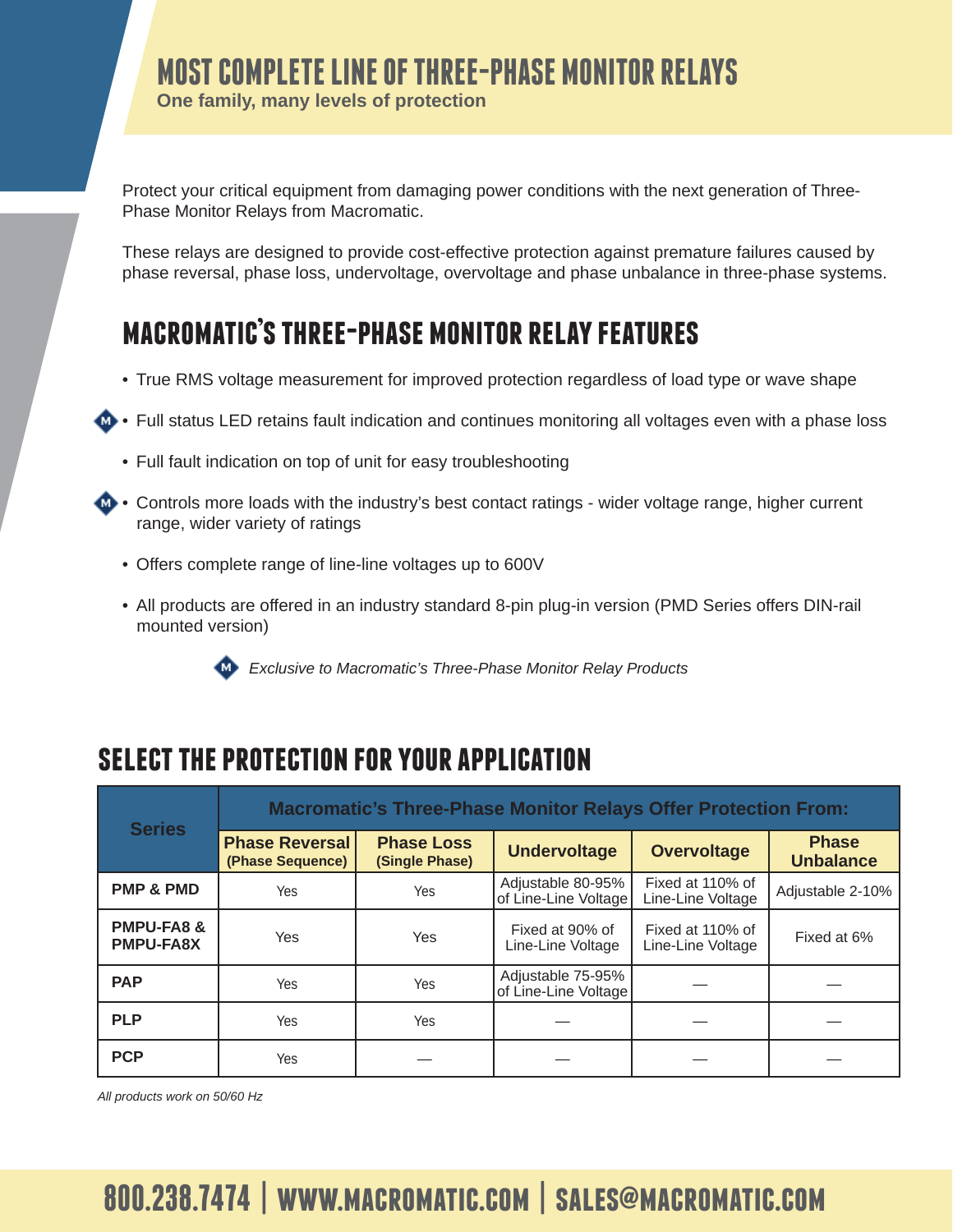## **PMP & PMD SERIES**

**Protection from phase reversal, phase loss, undervoltage, overvoltage & phase unbalance conditions**

- **Expanded line-line voltage range for use in more applications** PMPU & PMDU relays have a universal voltage range of 190-500V (Separate catalog numbers cover 120V & 575V three-phase systems)
- **Customized protection for a variety of applications** Field-selectable undervoltage & unbalance trip and time delay adjustments allow exact settings for specific requirements
- **Prevents rapid cycling of critical equipment** Adjustable restart delay of 1-300 seconds can be used to prevent rapid cycling of motors and equipment
- **Manual Reset works with external switch** Allows unit to be easily reset from outside the enclosure



*Plug-in*



**PMD Series PMD** *DIN-Rail Mounted* Meets IEC/DIN enclosure design standards



- **Protection from phase reversal, phase loss, undervoltage, overvoltage & phase eunbalance conditions**
- **PMPU-FA8 is same as PMPU, but with fi xed settings for undervoltage trip, unbalance trip and time delays** Fixed settings allow easy setup with only line-line adjustment required
- **PMPU-FA8X is same as PMPU-FA8, but with an extra SPNO output contact & no manual reset** Alarm circuit can be at different voltage than control circuit, eliminating need for separate relay for voltage isolation



# **PAP SERIES**

**Protection from phase reversal, phase loss & undervoltage conditions**

- **Adjustable Undervoltage Trip Setting** Adjustable from 75-95% of nominal voltage
- **Separate versions for 208V, 240V, 400V, 480V & 575V**



**PAP Series**

**Series**



### **PCP SERIES Protection from phase reversal**



## **the leader in three-phase monitor relays**